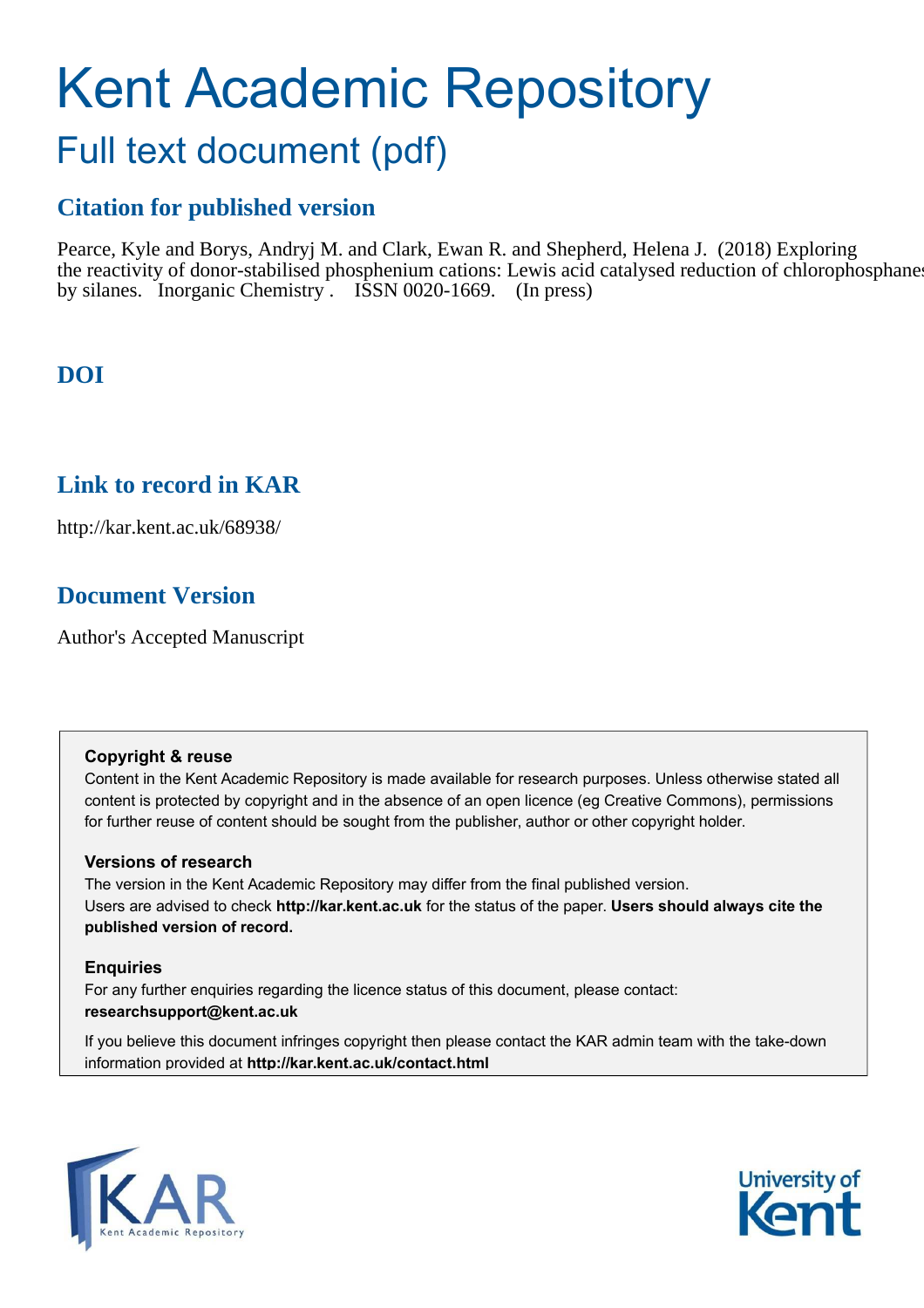## **Exploring the reactivity of donor-stabilised phosphenium cations: Lewis acid catalysed reduction of chlorophosphanes by silanes**

Kyle G. Pearce, Andryj M. Borys, Ewan R. Clark\* and Helena J. Shepherd

School of Physical Sciences, Ingram Building, University of Kent, Canterbury, Kent, CT2 7NH, United Kingdom of Great Britain and Northern Ireland

**ABSTRACT:** Phosphane-stabilised phosphenium cations react with silanes to effect either reduction to primary or secondary phosphanes, or formation of P-P bonded species depending upon counter-anion. This operates for in situ generated phosphenium cations, allowing catalytic reduction of P(III)-Cl bonds in the absence of strong reducing agents. Anion and substituent dependence studies have allowed insight into the competing mechanisms involved.

#### **Introduction**

Organophosphorus species find use as optoelectronic materials, pharmaceuticals,<sup>2</sup> ligands,<sup>3</sup> and many other applications, and have historically been prepared primarily by reaction of organometallic nucleophiles with chlorophosphane electrophiles.<sup>4</sup> Complimentary routes have been developed exploiting phosphane reaction with electrophiles,<sup>5</sup> transition metal catalysed cross-coupling,<sup>6</sup> or hydrophosphination of unsaturated species.<sup>7</sup> These processes all rely on the presence of a P-H bond for later functionalisation but P-H species are not generally commercially available for any but the simplest derivatives. P-H species are accessible by reductive cleavage of P-C bonds using alkali metals (Na/NH<sub>3</sub> or Li/THF) followed by aqueous workup.<sup>8</sup> This approach shows poor functional group tolerance and selectivity in heteroleptic phosphanes, however, so is typically used only with simple, homoleptic phosphane precursors. It has been reported that P-Cl bonds may be reduced under milder conditions using Zn metal.<sup>9</sup> P-H species are instead typically synthesised by the milder reduction of phosphorus-halogen, phosphorus-oxygen, or phosphorusnitrogen bonds using stoichiometric reduction by main group metal hydrides, with a single reference in the literature reporting Pd-catalysed reduction of P-Cl bonds under  $H_2$ ;<sup>10</sup> P=O moieties are resistant to Pd catalysed hydrogenation.<sup>11</sup> Aluminium hydride reducing agents are effective at reducing a wide range of P-X bonds  $(X = \text{halide}, \text{OR}, \text{O})$ , with reductive coupling to form P-P bonds a common side reaction.<sup>12</sup> The most common such reagent, LiAlH<sup>4</sup> , is pyrophoric and its use is made hazardous by the exothermic aqueous work-up which releases dihydrogen as a byproduct. Reductive coupling can be avoided by using the milder reagent DIBAL, but with a significant increase in cost and retention of the hazardous workup.<sup>13</sup> NaBH<sup>4</sup> has been reported to reduce secondary chlorophosphanes to directly form the protected secondary phosphaneborane adduct,  $14^{4}$ , is which may then be deprotected if required, but does not reduce other P-X bonds  $(X = OR, 0)$ .<sup>16</sup> Borane itself, BH<sub>3</sub>, does not reduce P-Cl bonds, instead forming chlorophosphane-borane adducts which may then be cleanly reduced to P-H species with the protecting group intact.;<sup>17,18</sup> a mixture of  $LiAlH<sub>4</sub>$  and NaBH<sub>4</sub> may also be used to form phosphane-borane adducts, generating the required  $BH<sub>3</sub>$  in situ.<sup>19</sup>

Silanes have been extensively used as mild reducing agents, with and without catalysts,  $\frac{20,21,22}{1}$  for the reduction of P=O bonds to convert phosphane oxides to phosphanes, a reaction driven by the formation of strong  $Si-O$  bonds.<sup>23</sup> This has been used not just in phosphane synthesis, but to develop variations of the Wittig,<sup>11</sup> Mitsunobu<sup>24</sup> and Appel<sup>25</sup> reactions which are catalytic in phosphane. Investigation has shown at least two competing mechanisms for this process,<sup>26,27</sup> both of which rely on the nucleophilicity of the terminal oxygen to drive the reaction. For this reason, more Lewis acidic halosilanes (e.g.  $HSiCl_3$ ,  $Si_2Cl_6$ ,  $PhSi(Cl)H_2$ ) are in general more effective reducing agents rather than the more hydridic species as might be expected.<sup>28</sup> Unhalogenated silanes therefore require extended reaction times and higher temperatures for less nucleophilic phosphine oxides.<sup>25</sup> These silanes are insufficiently reducing, however, to directly reduce P-Cl bonds due to the combined low nucleophilicity of the unactivated Si-H moiety and the reduced thermodynamic driving force of Si-Cl bond formation.

We reasoned that unactivated hydrosilanes should nevertheless react with a sufficiently electrophilic P(III) centre; Vidović<sup>29</sup> and Stephan<sup>30</sup> recently reported analogous reaction of P(III) dications with silanes. Whilst ligand exchange reactions about donor-stabilised phosphenium cations have been studied in the past,  $31,32$  and they have been investigated as ligands in transition metal complexes,  $33,34$  comparatively little is known about their other reactivity, in part due to their perceived instability and high Lewis acidity.<sup>35</sup>The principle exceptions to this are the N-heterocyclic phosphenium cations where chelation and nitrogen  $\pi$ -donor ligands stabilise the resultant cations to give catalytically useful species.<sup>36,37,38</sup> For phosphanestabilised phosphenium cations, the empty p orbital on phosphorus is quenched by donation of a lone pair from a second phosphane. These species may also be regarded as phosphinophosphonium species<sup>39</sup> but as they remain electrophilic at the three-coordinate phosphorus centre due to the low-lying and minimally hindered P-P  $\sigma^*$  orbital, the phosphane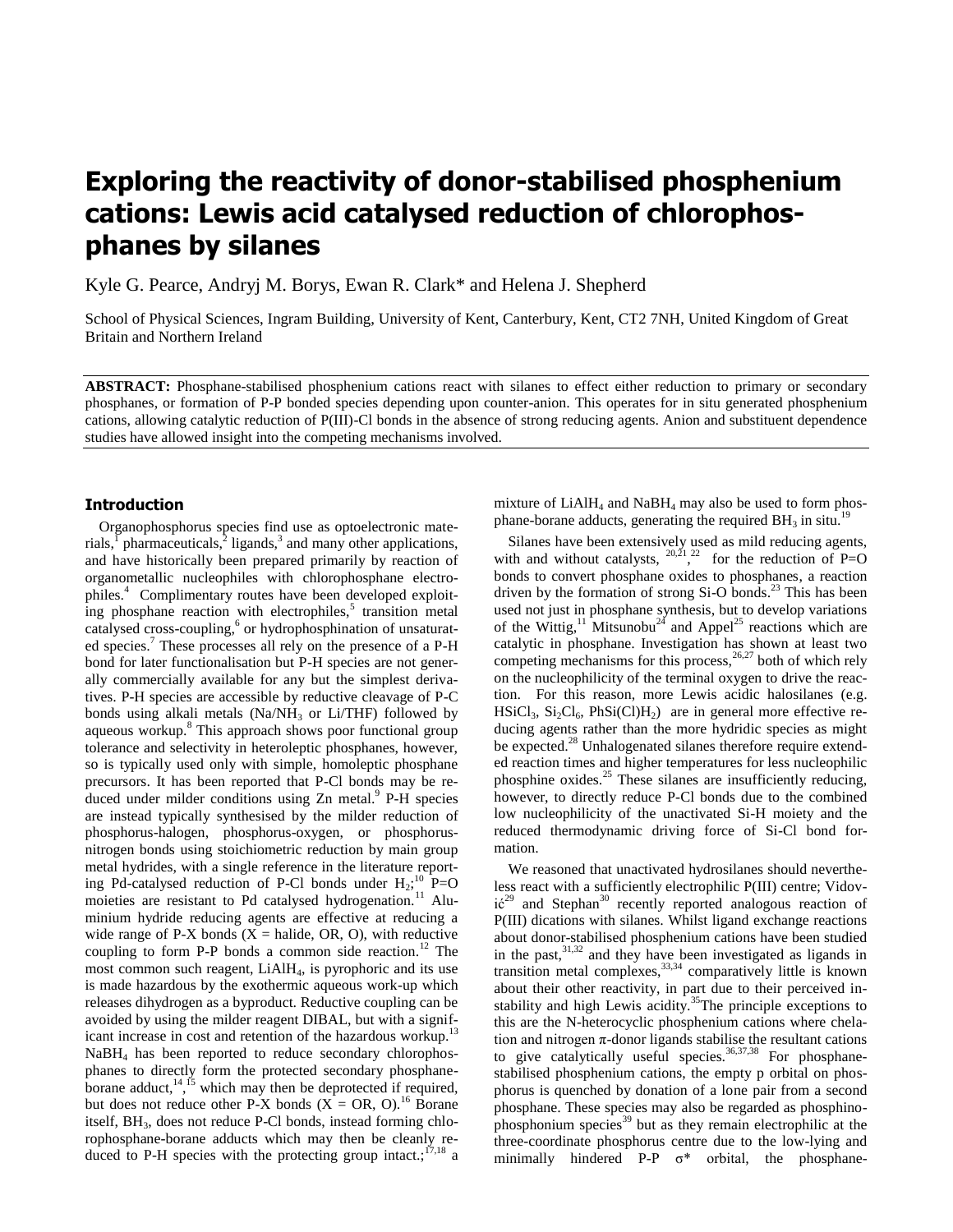phosphenium nomenclature is used herein as a better representation of the observed reactivity.

#### **Results and Discussion**

To our delight, on reaction of the known adduct of the weak donor ligand **1**,  $[Ph_2(CI)P-PPh_2]GaCl_4$ ,  $[2]GaCl_4$ , <sup>39</sup> with one equivalent of Et<sub>3</sub>SiH in PhCl (Scheme 1), the  $^{31}P$  NMR showed immediate P-H bond formation and, after heating at 60 °C for 1 hour, clean conversion to  $[Ph_2(H)P-PPh_2]GaCl_4$ ,  $[3]$ GaCl<sub>4</sub> with transformation of Et<sub>3</sub>SiH to Et<sub>3</sub>SiCl. No immediate reaction was observed on addition of a second equivalent of Et<sub>3</sub>SiH, but further heating at 60  $\degree$ C overnight lead to almost complete conversion to Ph<sub>2</sub>PH, 4, with trace formation of  $Ph_2P-PPh_2$ , 5; all Et<sub>3</sub>SiH was converted to Et<sub>3</sub>SiCl with GaCl<sub>3</sub> liberated overall. We subsequently tested the more stable  $[Ph_3P-PPh_2]GaCl<sub>4</sub><sup>39</sup>$  with Et<sub>3</sub>SiH and, while this required 2 hours at 60 °C to go to completion, **4** and **5** were formed in 49:1 ratio. When 1 and  $Et_3SH$  were reacted with 25 mol%  $GaCl<sub>3</sub>$  (i.e. a catalytic loading) in PhCl, immediate formation of  $[3]GaCl_4$  was evident, and heating overnight at 100 °C gave complete conversion to **4**, implying catalytic behaviour.

**Scheme 1: Successive hydride transfer from silane to phosphorus centre.** 

| 2 Ph <sub>2</sub> PCI + GaCl <sub>3</sub> $\_\_$ | <b>IGaCl<sub>4</sub></b>                                                                                                                                                                        | $[Ph_2P(Cl)PPh_2]^+$ $Et_3SiH$ $[Ph_2P(H)PPh_2]^+$<br>[GaCl』 | $+ Et3SiCl$ |
|--------------------------------------------------|-------------------------------------------------------------------------------------------------------------------------------------------------------------------------------------------------|--------------------------------------------------------------|-------------|
| 1                                                | $[2]$ GaCl <sub>4</sub>                                                                                                                                                                         | $[3]$ GaCl <sub>4</sub>                                      |             |
|                                                  | $[{\mathsf{Ph}}_2{\mathsf{P}}({\mathsf{H}}){\mathsf{P}}{\mathsf{Ph}}_2]^+ \underline{\phantom{0}\mathsf{E}}{}^{\mathsf{t}_3{\mathsf{S}}{\mathsf{i}}{\mathsf{H}}}.$<br>[GaCl <sub>4</sub> ]<br>Δ | $2 Ph_2PH+ Et_3SiCl + GaCl_3$                                |             |
|                                                  | $[3]$ GaCl $_4$                                                                                                                                                                                 | 4                                                            |             |

A range of Lewis acids, silanes, and halophosphanes were screened to probe the scope of this potentially useful catalytic reactivity. The Lewis acids were screened by reaction of **1** and  $Et<sub>3</sub>SiH$  with an initial 25% loading of Lewis acid and heated for up to 7 days at 100  $^{\circ}$ C, with daily monitoring (Table 1). The exception to this was  $FeCl<sub>3</sub>$ , for which a 5% loading was initially tested to avoid issues with paramagnetic broadening in the NMR. Of these results,  $GaCl<sub>3</sub>$  was found to be the optimal Lewis acid for P-H bond formation, giving essentially quantitative yields even at 5% catalyst loading. The use of Weakly Coordinating Anions (WCAs) resulted in very different reactivity from that observed for  $GaCl<sub>3</sub>$  and  $AlCl<sub>3</sub>$ . Me<sub>3</sub>SiOTf is an insufficiently strong halide abstraction agent to form [**2**]OTf but, reasoning that a small thermal population may be formed on heating, was nevertheless tested as a potential Lewis acid. Prolonged heating at 100 °C lead to clean conversion to a sharp singlet at  $\delta$ -15.3 ppm, indicating the formation of  $Ph_2P-PPh_2$ , 5, and growth of a peak at 4.5 ppm in the  ${}^{1}H$  NMR corresponding to the formation of  $H_2$ , for an effective dehydrocoupling reaction (Scheme 2).

**Scheme 2: Reductive coupling in the presence of TMSOTf, leading to overall dehydrocoupling**

$$
2 Ph_2PCI + 2 Et_3SIH \xrightarrow{\text{TMSOTH}} Ph_2P-PPh_2 + 2 Et_3SiCl + H_2
$$

In comparison, at elevated temperatures both NaBAr<sup>F</sup> and NaBAr<sup>Cl</sup> (BAr<sup>F</sup>= tetrakis(3,5-trifluoromethylphenyl)borate,  $BAT<sup>Cl</sup>$  = tetrakis(3,5-dichlorophenyl)borate) give simultaneous dehydrocoupling and P-H bond formation, in direct contrast to the behaviour of OTf, coupled with anion decomposition, either by hydrodehalogenation $(BAr^F)$  or protodeboronation (BAr<sup>Cl</sup>). On heating at 100 °C, the BAr<sup>F</sup> anion undergoes fluo-

ride abstraction, leading to the formation of partially fluorinated phosphane centres and Et<sub>3</sub>SiF, confirmed by  $^{11}B$ ,  $^{19}F$  and  $^{29}Si$  NMR, but no change in the final  $^{11}B$  NMR spectrum is observed on addition of excess pyridine, indicating an absence of free  $3^{\circ}$  boron species. In contrast, the BA $r^{\text{Cl}}$  system showed almost complete loss of signal intensity in the  ${}^{11}B$  NMR, indicating protodeboronation and formation of BAr<sub>3</sub> species. Together, these confirm the presence of anion-dependent reaction mechanisms.

Table 1: Screening Lewis acids for catalytic efficacy

|                                                                                                            | Lewis Acid   |    |
|------------------------------------------------------------------------------------------------------------|--------------|----|
| $Ph_2$ PCI + Et <sub>3</sub> SiH $\longrightarrow$ Ph <sub>2</sub> PH + Ph <sub>2</sub> P-PPh <sub>2</sub> |              |    |
|                                                                                                            | PhCl, 100 °C | -5 |

|                         |         |             | <b>Conversion</b> <sup>a</sup> |         |
|-------------------------|---------|-------------|--------------------------------|---------|
| <b>Lewis Acid</b>       | Loading | <b>Time</b> | 4                              | 5       |
| GaCl <sub>3</sub>       | 5%      | 7 days      | $>99\%$                        |         |
|                         | 10%     | 5 days      | $>99\%$                        |         |
|                         | 25%     | 1 day       | $>99\%$                        |         |
| AICl <sub>3</sub>       | 25%     | 7 days      | 61 %                           | -       |
|                         | 100%    | 1 day       | 92 %                           | 8%      |
| FeCl <sub>3</sub>       | 5%      | 7 days      |                                | 7 %     |
| <b>TMSOTf</b>           | 25%     | 5 days      |                                | 82 %    |
|                         | 100 %   | 7 days      |                                | $>99\%$ |
| $NaBAr^{\overline{Fb}}$ | 25%     | 1 day       | 68 %                           | 26 %    |
| NaBArCl b               | 25%     | 1 day       | 62 %                           | 38 %    |

 $\alpha$ . NMR conversion by relative  $\alpha$ <sup>31</sup>P NMR intensity (see ESI for full details). <sup>b</sup>. Anion decomposition observed.

Having identified a suitable Lewis acid and loading, several commercially available silanes were screened as hydride donors (Table 2). At a 5% catalyst loading,  $Et<sub>3</sub>SiH$  proved the most effective donor, but increasing the catalyst loading could be used to improve yield of **4** with other, cheaper silanes. For Et3SiH to PHMS, the trend in reactivity follows that predicted by Mayr's nucleophilicity index, $40,41$  but this trend is reversed for  $Ph_3SiH$  to  $PhSiH_3$ . This may indicate that the steric hindrance about Si is such that the assumptions about rate of reaction in Mayr's scale are not valid for the very hindered phosphenium electrophiles, as seen for other bulky electrophiles.<sup>42</sup>

Screening some simple aryl-alkyl and alkyl-alkyl chlorophosphanes revealed significant influence of steric bulk and electron donating substituents on reduction (Table 3). Surprisingly,  $Ph(^tBu)PCl$  was reduced more efficiently than the less bulky Ph( $n$ Bu)PCl, which even after 7 days at 100 °C with an increased 25% catalyst loading showed only a complex, unresolved dynamic mixture in the  $31P$  NMR which is attributed to free and rapid exchange between the many diastereomeric possibilities of  $[Ph(^{n}Bu)(H)P-P(^{n}Bu)Ph]^{+}$  and  $[Ph(^{n}Bu)P \mathrm{P}(\mathrm{B}^n\mathrm{B}^n)\mathrm{P}^n\mathrm{B}^n\mathrm{P}^n\mathrm{B}^n\mathrm{P}^n\mathrm{B}^n$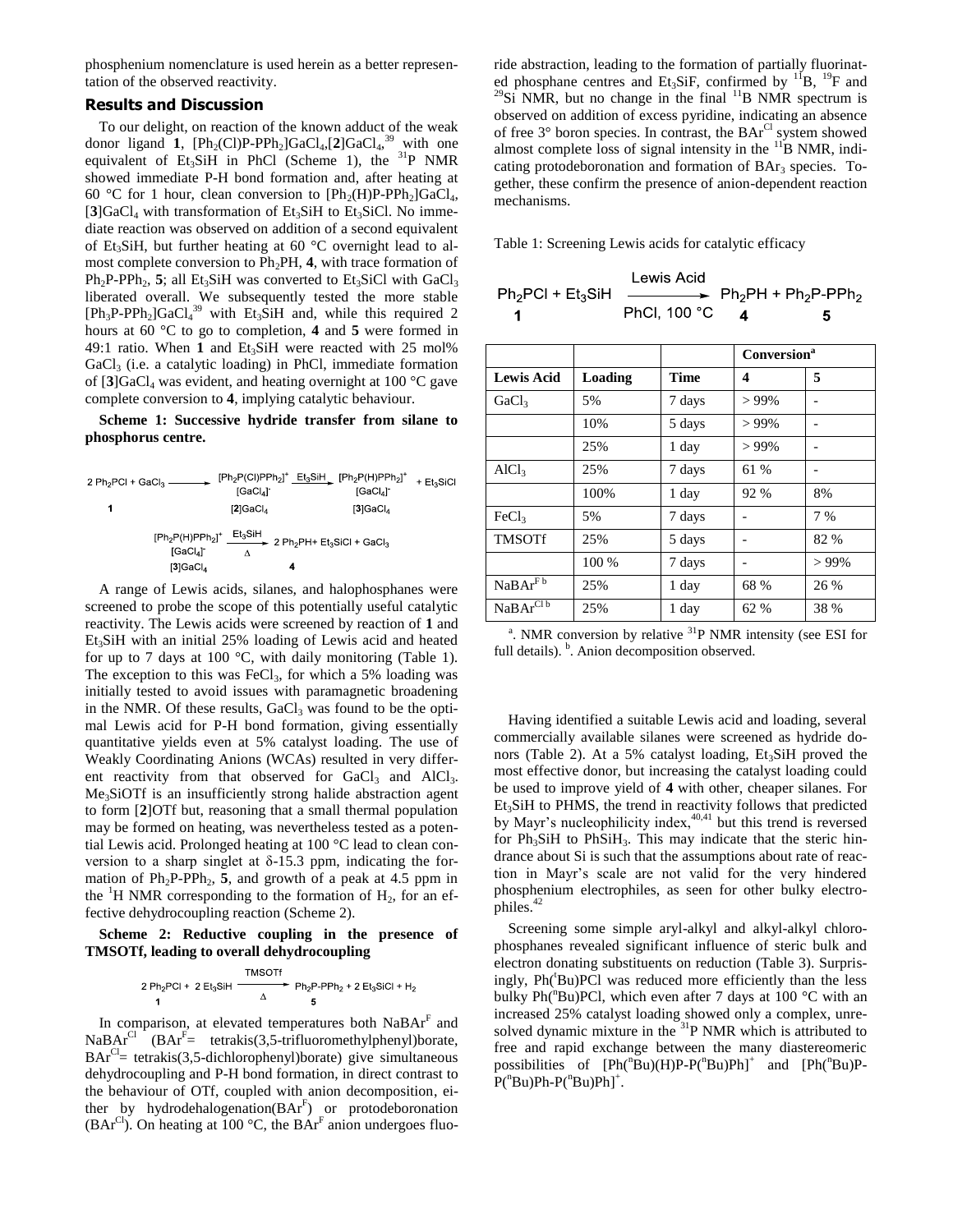#### Table 2: Screening silanes as hydride donors

|                   | Lewis Acid             |  |                                                                                       |
|-------------------|------------------------|--|---------------------------------------------------------------------------------------|
| $Ph2PCI + Silane$ | 100 °C<br>up to 7 days |  | $\rightarrow$ Ph <sub>2</sub> PH + Ph <sub>2</sub> P-PPh <sub>2</sub> + Chlorosilanes |

|                                  |                   |        | <b>Conversion</b> <sup>a</sup> |      |
|----------------------------------|-------------------|--------|--------------------------------|------|
| <b>Silane</b>                    | Catalyst          | Time   | 4                              | 5    |
| Et <sub>3</sub> SiH              | GaCl <sub>3</sub> | 7 days | $>99\%$                        |      |
|                                  | $(5 \%)$          |        |                                |      |
| PhMe <sub>2</sub> SiH            | GaCl <sub>3</sub> | 7 days | 40%                            | 34 % |
|                                  | $(5 \%)$          |        |                                |      |
|                                  | AlCl <sub>3</sub> | 5 days | 87 %                           | 13 % |
|                                  | $(100\%)$         |        |                                |      |
| $Me2Si(H)-O-$                    | GaCl <sub>3</sub> | 7 days | 31 %                           | 42 % |
| Si(H)Me <sub>2</sub>             | $(5 \%)$          |        |                                |      |
| $Me2Si(H)-O-$                    | GaCl <sub>3</sub> | 7 days | 97 %                           |      |
| Si(H)Me <sub>2</sub>             | (25%)             |        |                                |      |
| <b>PHMS</b>                      | GaCl <sub>3</sub> | 7 days | 20 %                           | 32 % |
|                                  | $(5 \%)$          |        |                                |      |
|                                  | AICl <sub>3</sub> | 7 days | 85 %                           | 12 % |
|                                  | $(100\%)$         |        |                                |      |
| $Ph_3SiH$                        | GaCl <sub>3</sub> | 7 days | 19 %                           | 18 % |
|                                  | (5%)              |        |                                |      |
| Ph <sub>2</sub> SiH <sub>2</sub> | GaCl <sub>3</sub> | 7 days | 51 %                           | 26 % |
|                                  | (5%)              |        |                                |      |
| PhSiH <sub>3</sub>               | GaCl <sub>3</sub> | 7 days | 82 %                           | 18 % |
|                                  | (5 %)             |        |                                |      |

a. NMR conversion by relative <sup>31</sup>P NMR intensity.

Addition of excess base at this point caused the spectra to resolve to cleanly give exclusive formation of the rac- and meso- P-P coupled species, indicating that whilst transfer of the first hydride to form the protio-phosphane-stabilised phosphenium is easily achieved, the transfer of the second is not. Repetition at 50% GaCl<sub>3</sub> loading (i.e. preforming the halophosphane-phosphenium) did give a small yield of Ph( $n$ Bu)PH (see ESI) but the dimers remained the dominant product. To probe the influence of anion, the reduction of both  $Ph(^tBu)PCl$  and  $Ph(^nBu)PCl$  was repeated in the presence of 25 % TMSOTf, and the same phenomena were observed. The reduction of P-N and P-O bonds using a 5% loading of  $GaCl<sub>3</sub>$ does proceed but much more slowly and with unwanted side reactions. For the reduction of  $Ph_2PN^iPr_2$ , the consumption of  $Et<sub>3</sub>SiH$  is coupled with the formation of  $Et<sub>3</sub>SiCl$  rather than  $Et_3SiN_1Pr_2$ , indicating consumption of the  $GaCl_3$  and the formation of less Lewis acidic gallium amido species – this ultimately is not therefore a catalytic reaction, and a different mechanism may be in play, driven by the relative difference in  $Si-N$  vs Ga-N bond strengths. On reaction of Ph<sub>2</sub>POEt with  $Et_3SiH$  in the presence of 5%  $GaCl_3$ , slow formation of 4 and 5 is observed, along with  $Ph_2P(O)Et$  and Ph<sub>2</sub>PEt and a number of unknown by-products, indicating simultaneous competing Arbuzov-type reactivity.

Reduction of primary dichlorophosphanes by  $Et<sub>3</sub>SiH$  in the presence of catalytic Lewis acid is also achievable, with cyclic species and the rac- and meso- $R(H)P-P(H)R$  products of incomplete reduction as side products; no R(Cl)P-P(Cl)R were observed. Use of a higher loading of Lewis acid leads to improved yield of primary phosphane and, as before, use of TMSOTf provides only reductive coupling products. PCl<sub>3</sub> reacts rapidly with effervescence and a marked exotherm on

introduction of the GaCl<sub>3</sub> to produce a red precipitate, with PH<sub>3</sub> and P<sub>4</sub> the sole observable species in solution; the red solid was confirmed as a polymeric phosphorus species by chemical testing (see ESI for details). Given the stability of P-N bonds under these reaction conditions, we attempted the reduction of the heteroleptic species  $Ph(^{i}Pr_{2}N)PCI.Slow$  cyclisation was observed with a  $5\%$  GaCl<sub>3</sub> loading, but increasing the loading to 50% (i.e. preforming the phosphanephosphenium) lead to rapid reaction at room temperature to form  $[({}^{i}Pr_{2}N)Ph(H)-PPh(N{}^{i}Pr_{2})]^{+}$  as the dominant species with small quantities of rac- and meso- $({}^{i}Pr_{2}N(Ph)P)_{2}$ , and cyclic byproducts. On heating to 100 °C, however, the protiophosphane-stabilised phosphenium decomposed into a complex mixture and no  $\overline{Ph(^iPr_2N)PH}$  was observed.

Table 3: Reduction of secondary P-Cl, P-O, and P-N bonds

$$
\begin{array}{ccc}\nR & R & R & R \\
\uparrow P-CI + Et_3SH & \xrightarrow{\text{Lewis Acid}} & R & R & F \\
R' & \uparrow P-H & \uparrow P-F & + Et_3SICl \\
\downarrow W & \downarrow W & R' & R\n\end{array}
$$

|                                  |                   |        | Conversion <sup>a</sup> |             |
|----------------------------------|-------------------|--------|-------------------------|-------------|
| <b>Substrate</b>                 | Catalyst          | Time   | $R_2$ PH                | $R_2P-PR_2$ |
| Ph <sub>2</sub> PCl              | none              | 3 days |                         | trace       |
| Ph <sub>2</sub> PCl              | GaCl <sub>3</sub> | 7 days | >99%                    |             |
|                                  | (5%)              |        |                         |             |
| $Ph(^nBu)PCl$                    | GaCl <sub>3</sub> | 7 days |                         | $>99\%$     |
|                                  | (25%)             |        |                         |             |
| $Ph(^nBu)PCl$                    | GaCl <sub>3</sub> | 7 days | 26 %                    | 74 %        |
|                                  | $(50\%)$          |        |                         |             |
| $Ph(^nBu)PCl$                    | TMSOTf            | 7 days | 3 %                     | 95 %        |
|                                  | (25%)             |        |                         |             |
| Ph(tBu)PCl                       | GaCl <sub>3</sub> | 7 days | 84 %                    | 16 %        |
|                                  | $(5 \%)$          |        |                         |             |
| $Ph(^tBu)PCl$                    | <b>TMSOTf</b>     | 9 days | 23 %                    | 34 %        |
|                                  | $(100\%)$         |        |                         |             |
| <sup>t</sup> Bu <sub>2</sub> PCl | GaCl <sub>3</sub> | 7 days | 66 %                    |             |
|                                  | $(5\%)$           |        |                         |             |
| $Bu_2PCl$                        | TMSOTf            | 7 days | 8 %                     |             |
|                                  | (25%)             |        |                         |             |
| $Ph_2POEtb$                      | GaCl <sub>3</sub> | 7 days | 3 %                     | 10 %        |
|                                  | $(5 \%)$          |        |                         |             |
| $Ph_2PN^1Pr_2$                   | GaCl <sub>3</sub> | 7 days | 15 %                    | 5 %         |
|                                  | (5 %)             |        |                         |             |

a. NMR conversions by relative  $31P$  NMR intensity. b. Other products observed. See ESI for details.

The potential utility of silane/Lewis acid reduction of chlorophosphanes to practical synthesis was explored by the reduction of  $1$  on a 2 mmol scale using  $AICI_3$  and  $PMHS$  as the reductive system. Following work-up with  $Me<sub>2</sub> S.BH<sub>3</sub>$ , the desired product,  $Ph_2P(BH_3)H$ , was isolated in unoptimised 59% yield. This augurs well for the potential future application of this reactivity, given the comparatively mild reaction conditions and cheap, easily handled reagents, but the yield remains low and reaction times long compared to other reductive approaches to this compound (e.g.  $LiAlH_4$ ,  $NaBH_4$ ). Additional work on optimisation of reaction conditions and Lewis acid are required before this can be considered a generally useful method for primary and secondary phosphane synthesis.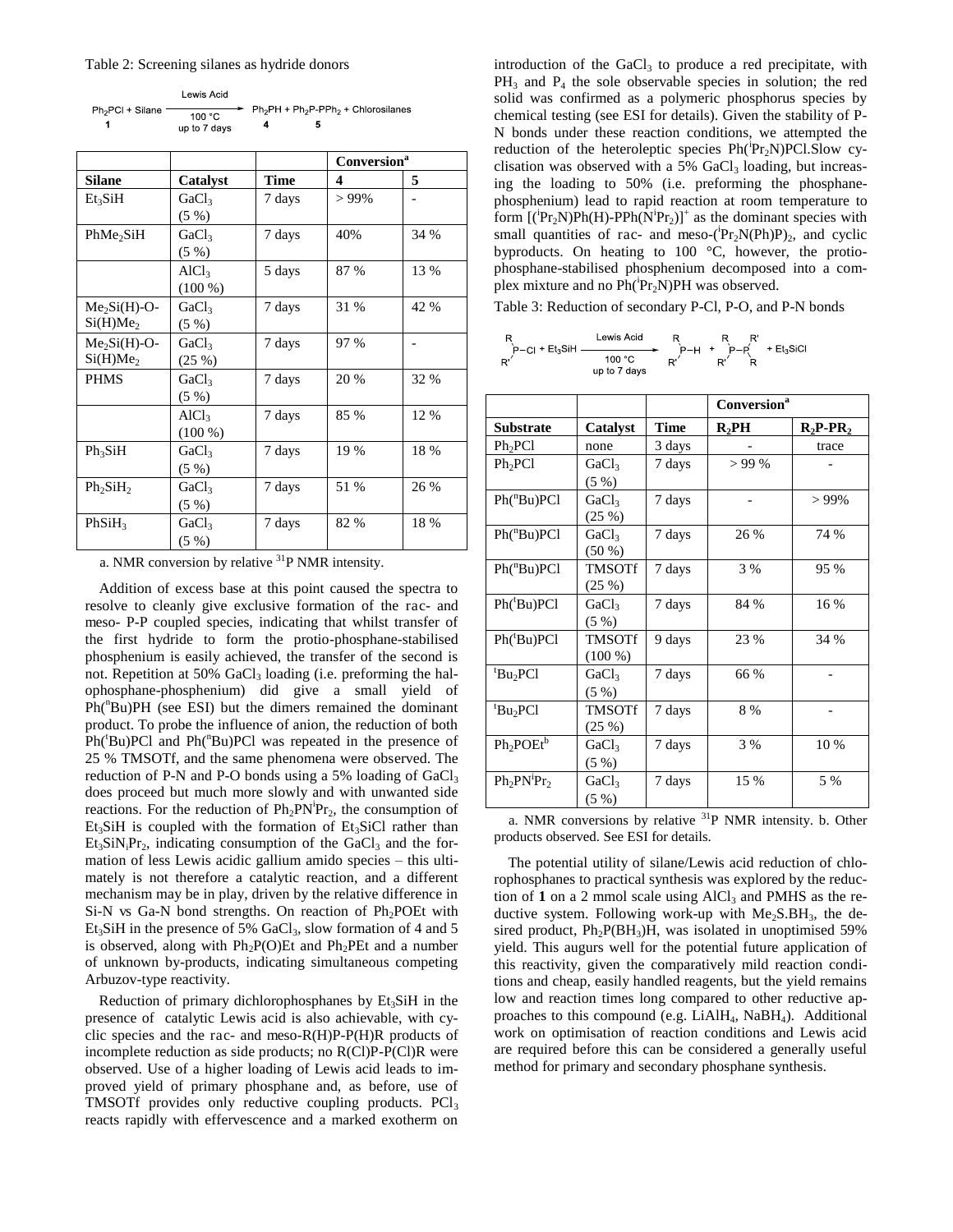

b)

**Figure 1** – Variable Temperature NMR Studies. a) VT studies on reaction mixture showing decoalescence on cooling. B) Comparison <sup>31</sup>P and <sup>31</sup>P {<sup>1</sup>H} NMR at -60 °C showing clean formation of [3]<sup>+</sup> and [6]<sup>+</sup> of  $3^{1}P$  and  $3^{1}P\{^{1}H\}$  NMR at -60  $^{\circ}C$  showing clean formation of [3]  $\lceil 3 \rceil$  and [**6**]  $[6]$ <sup>+</sup>

| Lewis Acid   |                                                                                                                       |  |
|--------------|-----------------------------------------------------------------------------------------------------------------------|--|
|              | $R-P($ + 2Et <sub>3</sub> SiH $\longrightarrow$ R-PH <sub>2</sub> + $P-P($ + (RP) <sub>n</sub> + Et <sub>3</sub> SiCl |  |
| 100 °C       |                                                                                                                       |  |
| up to 7 days |                                                                                                                       |  |

|                                 |                                  |              | <b>Conversion</b> <sup>a</sup> |                   |                      |
|---------------------------------|----------------------------------|--------------|--------------------------------|-------------------|----------------------|
| <b>Substrate</b>                | <b>Catalyst</b>                  | <b>Time</b>  | RPH <sub>2</sub>               | $R(H)P-$<br>P(H)R | $(RP)n$ <sup>b</sup> |
| PhPCl <sub>2</sub>              | GaCl <sub>3</sub><br>$(5 \%)$    | 7 days       | 65 %                           | 23 %              | 10 %                 |
| PhPCl <sub>2</sub>              | <b>TMSOTf</b><br>(25%)           | 7 days       |                                |                   | 86 %                 |
| $PhPCl2$ <sup>c</sup>           | NaBAr <sup>Cl</sup><br>$(100\%)$ | 5<br>minutes | 42 %                           | 13 %              | 45 %                 |
| <sup>t</sup> BuPCl <sub>2</sub> | GaCl <sub>3</sub><br>$(5 \%)$    | 7 days       | 18 %                           |                   | 44 %                 |
| 'BuPC <sub>1</sub>              | GaCl <sub>3</sub><br>(25%)       | 7 days       | 30 %                           | 8 %               | 62 %                 |
| $PCl_3^c$                       | GaCl <sub>3</sub><br>$(5 \%)$    | 5<br>minutes | 23 %                           |                   | 77 %                 |

a. NMR conversions by relative <sup>31</sup>P NMR intensity. b. cyclic systems including  $(RP)_4$ , and larger rings. See ESI for details c. Proceeds at ambient temperature.

Table 4: Reduction of primary chlorophosphanes and  $\overline{PCl}_3$ 

#### **Mechanistic Concerns**

 $a)$ 

Given the dramatic influence on anion and substituents on reaction products, we sought a deeper understanding of the mechanisms involved. During reductions with substoichiometric Lewis acid, the <sup>31</sup>P NMR shows a number of broad product signals, indicative of multiple exchanging species. Reductions were performed with a 25% Lewis acid loading (GaCl<sub>3</sub> and TMSOTf) and heated at 60  $\degree$ C to allow the reactions to proceed, after which variable temperature NMR studies were used to freeze out the exchange processes and identify the intermediates.

For the GaCl<sub>3</sub> catalysed reaction, on cooling to -30  $^{\circ}$ C the  $3^{31}P$  spectra resolve to show [3]GaCl<sub>4</sub> and the known adduct  $[Ph_2P-P(Ph_2)-PPh_2]GaCl_{4}$ ,  $[6]GaCl_{4}^{43}$  as the exchanging species (see Figure 1); the TMSOTf reaction mixture does not fully resolve to show  ${}^{1}J_{P\text{-}P}$  coupling even down to -70 °C but the unresolved peaks do correspond to those seen for GaCl<sub>3</sub>, confirming the formation of phosphenium intermediates in this reaction, and that transient M-H bond formation is not required for Si-to-P hydride transfer.

Given the difference in reactivity observed for the  $[GaCl_4]$ and TfO<sup>-</sup> salts, and the anion degradation observed when catalytic loadings of NaBAr<sup>F</sup> and NaBAr<sup>Cl</sup> were used to initiate reduction, we synthesised  $[2]BAr^F$  and  $[2]BAr^{Cl}$  to preform the phosphenium cation with a WCA. In both cases, on addition of Et<sub>3</sub>SiH, formation of [3]<sup>+</sup> occurred rapidly at ambient temperature. Reaction stopped at that stage for the  $BAr<sup>F</sup>$  salt, and [**3**]BAr<sup>F</sup> was isolated in 60% yield as a colourless crystalline solid. Although  $[3][B(C_6F_5)_4]$  is known in the literature,<sup>44</sup> this is the first crystallographically characterised salt of this cation. The cation is disordered about an inversion centre, and the proton could not be located in the difference map, but the proton position can be assigned by comparison to calculated geometry (See ESI for details). The P-P bond length is short at 2.176 (3)  $\AA$ , compared to that of  $[2]\text{GaCl}_4$  and  $[Ph_3P-$ PPh<sub>2</sub>]OTf (2.205(4)  $A^{31}$  and 2.230 (1)  $A^{39}$  respectively) as expected with the reduction in steric demand. In contrast, the BAr<sup>Cl</sup> salt continued to react, with slow formation of  $[6]BAr^{Cl}$ seen over 19 days. This was accompanied by loss of intensity in the  $11B$  spectrum. On addition of excess pyridine, a new signal formed at  $\delta$ 0.5 ppm in the  $^{11}$ B NMR, indicating the formation of a four-coordinate boron species and thus that the protio-phosphane-stabilised phosphenium is sufficiently acidic to cause protodeboronation of the  $BAr<sup>Cl</sup>$  anion even at ambient temperature.

Since ambient temperature reaction of the  $\text{BAT}^{\text{Cl}}$  salts with silanes leads to dehydrocoupling whilst **4** is observed when the reaction mixture is heated, a different mechanism is implicated. When a reaction in which BAr<sup>Cl</sup> had thermally degraded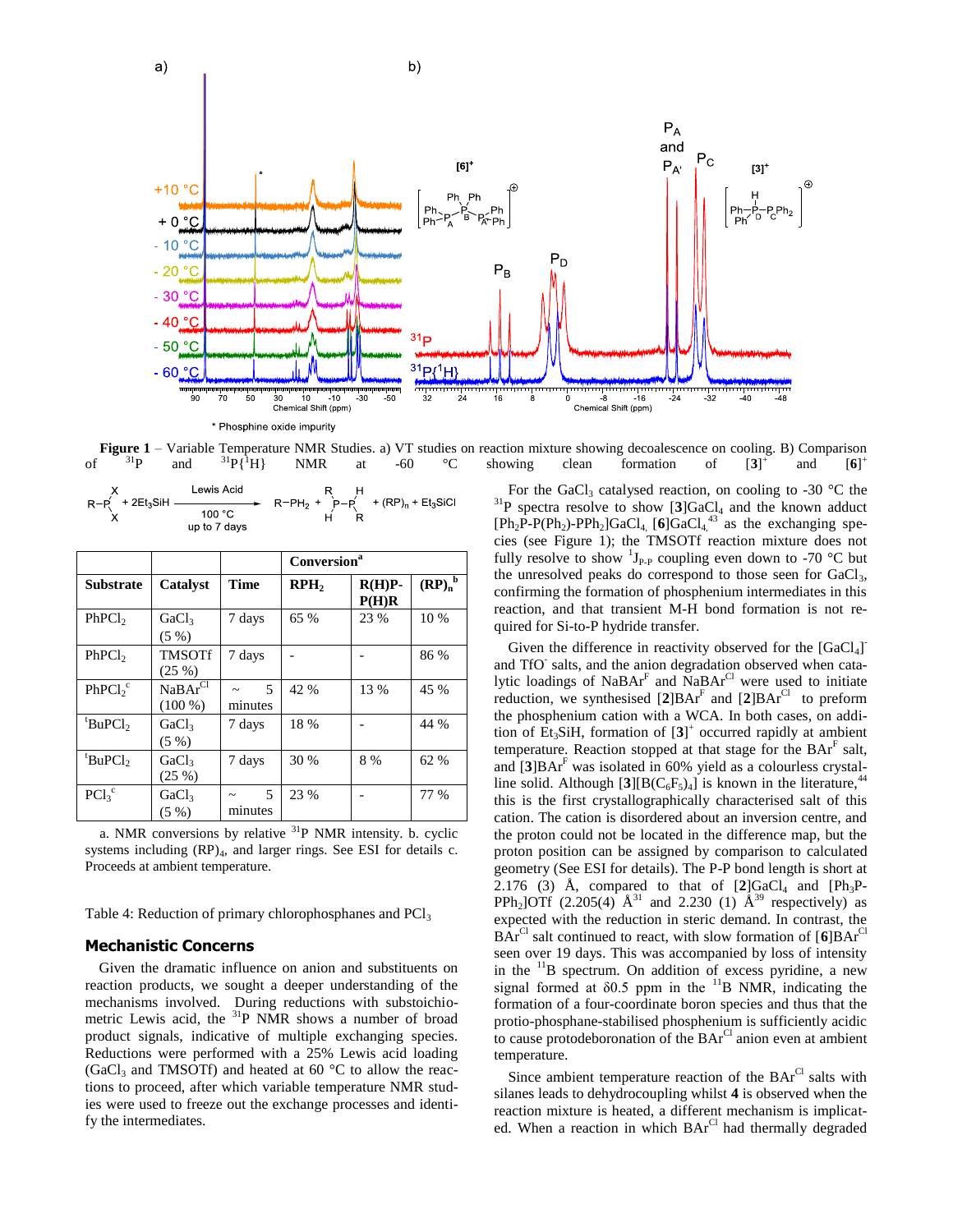was recharged with 1 and  $Et_3SH$  and further heated at 100  $^{\circ}C$ , preferential reduction to form **4** was observed (see ESI for details). Ingleson has shown that tris(3,5 dichlorophenyl)borane is a competent Lewis acid for activating silanes via FLP chemistry, $4<sup>5</sup>$  and it is therefore plausible that a borohydride intermediate is involved in this process. Similar behaviour is implicated in the NaBAr<sup>Cl</sup>-induced reduction of  $PhPCl<sub>2</sub>$ . When  $PhPCl<sub>2</sub>$  and  $Et<sub>3</sub>SiH$  are premixed before NaBAr<sup>Cl</sup> addition, rapid reaction ensues giving  $PhPH_2$  as the major product; addition of pyridine confirmed anion degradation and the formation of a  $py-Ar_3$  species in situ.

The source of the hydride was confirmed to be the silane by isotopic labelling. Reaction of  $1$  with catalytic  $(25%)$  GaCl<sub>3</sub> in the presence of  $Et_3SiD$  gave clean formation of  $Ph_2PD$  and a 1:1:1 triplet in the  ${}^{31}P$  NMR, ruling out solvent activation. An analogous experiment combining  $1, 25\%$  Me<sub>3</sub>SiOTf and 1:1 mixture of Et<sub>3</sub>SiH and Et<sub>3</sub>SiD on heating at 100 °C cleanly formed 5 in addition to  $H_2$ , HD and  $D_2$  as seen in the <sup>1</sup>H and  ${}^{2}$ H NMR, confirming hydrogen formation and overall dehydrocoupling. The necessity for phosphenium formation for reduction was confirmed by heating 1 with Et<sub>3</sub>SiH at 100 °C in the absence of Lewis acid – no reduction was observed after 3 days. To rule out the possibility that [GaCl<sub>4</sub>] might be acting as a soluble Cl- source interacting with  $Et<sub>3</sub>SiH$  to form a 5coordinate activated silane, the combination of  $1$  and  $Et<sub>3</sub>SiH$ were heated at 100 °C with 10 % [BnNEt<sub>3</sub>]Cl – after 7 days, 3% of the **1** had reacted to form **5** as the sole product. The observation of  $6[GaCl_4]$  in the variable temperature studies indicated the formation of **5** as an intermediate, but this is not seen under equivalent catalyst loadings at higher temperatures, implying that reduction of the P-P bond may also occur under these conditions. A control reaction of  $5$  with  $25\%$  GaCl<sub>3</sub> and Et3SiH showed that Lewis acid mediated cleavage of the P-P bond to form **4** does occur, but that it is slow (47% conversion after 3 days at 100 °C) relative to the formation of **4** from **1** (near quantitative conversion after 1 day at 100 °C), indicating that it is a minor pathway.

Table 5: Relative donor strengths of phosphanes as evaluated by donor exchange.



All calculations were performed at the M06-2X/6-311g(d,p) level with PCM(Dichloromethane) solvent model. See ESI for details.

Both radical and Lewis acid hydride abstraction were considered as potential mechanisms of hydride transfer. However, as 'Bu<sub>2</sub>P-P'Bu<sub>2</sub> is a known species accessible via single electron reduction and is not formed under these reaction conditions, this argues strongly against a radical mechanism for P-P coupling in these species.<sup>46</sup> For all stoichiometric reactions, formation of protio-phosphane-stabilised phosphenium cations is rapid (minutes to hours at ambient temperature) whereas subsequent hydride transfer requires extended heating. Furthermore, the observation of  $[2]$ <sup>+</sup> and  $[3]$ <sup>+</sup>, and  $[3]$ <sup>+</sup> and  $[6]$ <sup>+</sup> simultaneously, in conjunction with free **1**, giving well resolved signals in the  ${}^{31}P$  NMR indicates that there is a significant increase in donor strength at each stage of the process. A quantitative assessment of relative donor strength was obtained by DFT evaluation of ligand exchange about [**2**] + for a selection of relevant donors involved in the reactions observed, as shown in Table 5, where a more negative value indicates an increasingly stable adduct relative to  $\left[2\right]^{+}$ . The results are in agreement with the experimental observation that  $Ph_3P$  displaces  $Ph_2PCl$  from  $[2]^+$ ,<sup>39</sup> and the qualitative observation that the rate of hydride transfer to phosphenium (of the order  $[2]^+$  >  $[3]^+$  >  $[6]^+$   $\approx$   $[Ph_3P-PPh_2]^+$ ) correlates well with the calculated donor strengths of the phosphanes. Furthermore, it can be seen that in each instance the secondary phosphane is a stronger donor than the corresponding secondary chlorophosphane and that the alkyl-substituted phosphanes are stronger donors than diphenylphosphane derivatives. This may in part explain the increased formation of P-P coupled products in these cases as reduced electrophilicity at phosphorus favours competitive deprotonation instead.

**Scheme 3: Proposed Catalytic Cycle for Halophosphane Reduction**



From these results, it can be seen that anion participation is not required for the transfer of hydride from silane to phosphorus for the halo-phosphenium but that phosphenium stabilisation (or lack thereof) and thus Lewis acidity is important. We therefore propose a Piers-Oestreich type-transfer mechanism,47,48 whereby the Si-H bond coordinates to the Lewis acidic site at phosphorus followed by attack of a donor centre (solvent, anion, or one of the many phosphanes in solution) generating a transient silylium cation intermediate. This silylium intermediate can then abstract a halide from another equivalent of chlorophosphane or tetrahalogallate, closing the catalytic cycle (Scheme 3). After formation of protiophosphane-phosphenium, subsequent reaction could then either proceed via a second equivalent of silane reacting at P,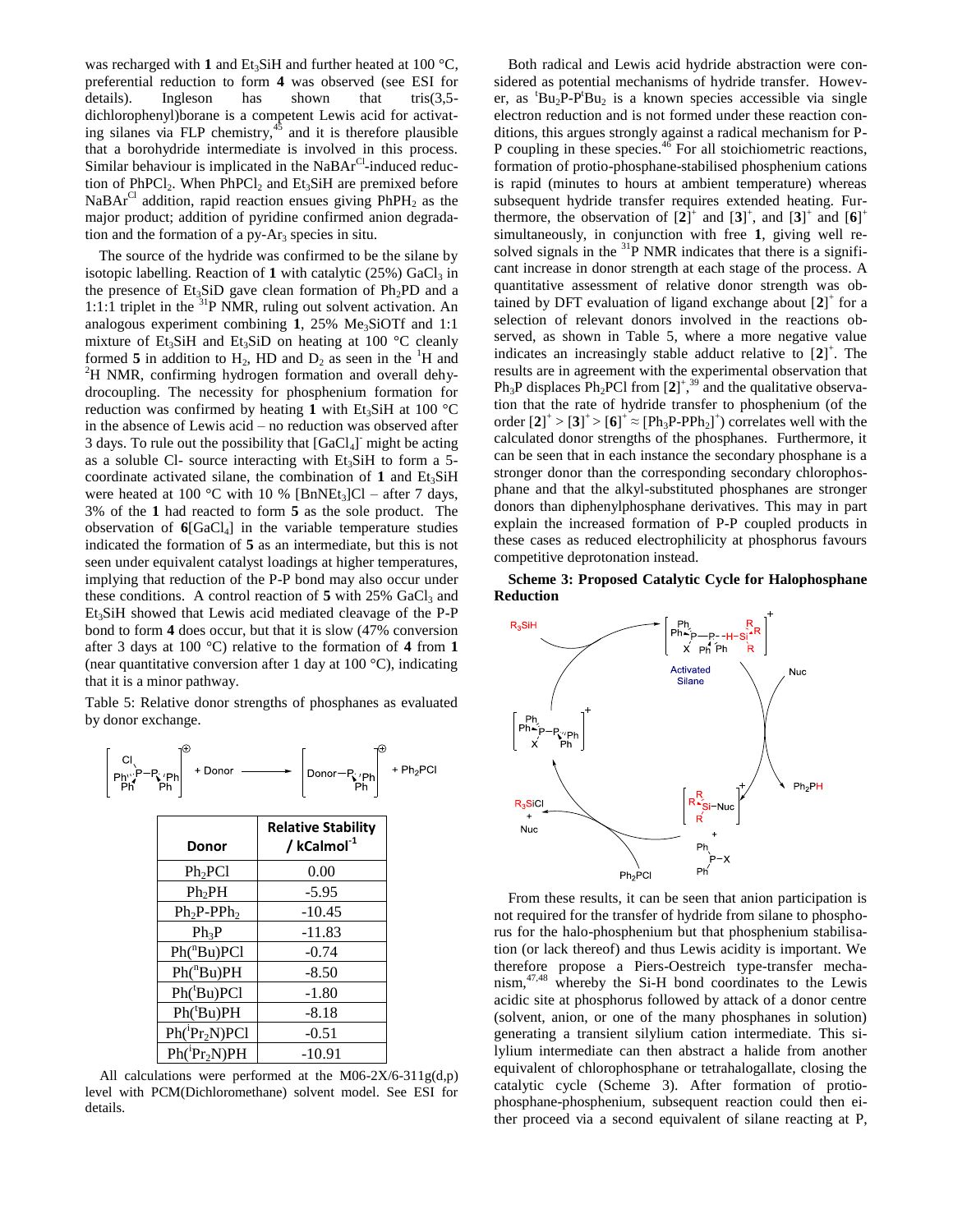forming a second P-H bond, or reaction with a base to deprotonate the intermediate, forming a diphosphane. This step would appear to be strongly anion dependent. The proposed mechanism is likewise consistent with the less successful reduction of P-N and P-O bonds in the presence of Lewis acid and silane due to the reduced lability of these bonds relative to P-Cl systems, and with the decomposition of the  $BAr<sup>F</sup>$  anion as ArCF<sub>3</sub> groups are known to react with silylium species.<sup>49</sup>

#### **Conclusions**

We have investigated the reactivity of phosphane-stabilised phosphenium cations with hydrosilanes and shown that they undergo facile hydride transfer to form protio-phosphanestabilised phosphenium species. These can then further react through two, anion-dependent reaction pathways; deprotonation effects reductive concatenation with the formation of P-P bonds, whilst hydride transfer to the less electrophilic, protiophosphane-stabilised phosphenium centre leads to primary or secondary phosphanes. These transformations can be made catalytic in Lewis acid, and can be extended using cheap Lewis acids and silanes potentially offering a mild, operationally simple reduction protocol without reactive M-H bonds. Further catalytic applications of these donor-stabilised phosphenium cations are currently under investigation.

#### **ASSOCIATED CONTENT**

#### **Supporting Information**.

Complete synthetic details, multinuclear NMR data, computational results and Cartesian coordinates of all optimised species are available in the supporting information. This material is available free of charge via the Internet at http://pubs.acs.org. The crystallographic data have been submitted to the Cambridge Crystallographic Database (Deposit number: 1846580).

#### **AUTHOR INFORMATION**

#### **Corresponding Author**

[\\* e.r.clark@kent.ac.uk](mailto:e.r.clark@kent.ac.uk)

#### **ORCID**

Kyle G. Pearce: 0000-0003-1886-4483 Andryj M. Borys: 0000-0001-8437-2562 Ewan R. Clark: 0000-0001-7287-2631 Helena J. Shepherd: 0000-0003-0832-4475

#### **Author Contributions**

All authors have given approval to the final version of the manuscript.

#### **Notes**

The authors declare no competing financial interest.

#### **ACKNOWLEDGMENT**

The authors wish to thank the University of Kent for funding.

#### **REFERENCES**

- 1. Baumgartner, T.; Réau, R. Organophosphorus  $\pi$ -Conjugated Materials. Chem. Rev. **2006**, 106, 4681.
- 2. Bellingham, R.; Borrett, G.; Bret, G.; Choudary, B.; Colclough, D.; Hayes, J.; Hayler, J.; Hodnett, N.; Ironmonger, A.; Ochen, A.; Pascoe, D.; Richardson, J.; Vit, E.; Alexandre, F.; Caillet, C.; Amador, A.; Bot, S.; Bonaric, S.; da Costa, D.; Lioure, M.; Roland, A.; Rosinovsky, E.; Parsy, C.; Dousson, C. B. Development and Scale-Up of a Manufacturing Route for the Non-

nucleoside Reverse Transcriptase Inhibitor GSK2248761A (IDX-899): Synthesis of an Advanced Key Chiral Intermediate. Org. Process Res. Dev. **2018**, 22, 200.

- 3. Kamer, P. C. J.; van Leeuwen, Piet W. N. M., Eds.; In Phosphorus(III) Ligands in Homogeneous Catalysis: Design and Synthesis; John Wiley & Sons, Ltd: United Kingdom, 2012; .
- 4. Wauters, I.; Debrouwer, W.; Stevens, C. V. Preparation of phosphines through C–P bond formation. Beilstein J. Org. Chem. **2014**, 20, 1064-1096.
- 5. Schrems, M. G.; Pfaltz, A. NeoPHOX-an easily accessible P,Nligand for iridium-catalyzed asymmetric hydrogenation: preparation, scope and application in the synthesis of demethyl methoxycalamenene. Chem. Commun. **2009**, 6210.
- 6. Montchamp, J.; Dumond, Y. R. Synthesis of Monosubstituted Phosphinic Acids: Palladium-Catalyzed Cross-Coupling Reactions of Anilinium Hypophosphite. J. Am. Chem. Soc. **2001**, 123, 510-511.
- 7. Bange, C. A.; Waterman, R. Challenges in Catalytic Hydrophosphination. Chem. Eur. J. **2016**, 22, 12598.
- 8. Budzelaar, P. H.; van Doorn, J. A.; Nico, M. Reductive cleavage of the carbon-phosphorus bond with alkali metals. I. Cleavage of functionalised triphenylphosphines; formation of secondary and primary phosphines. Recl. Trav. Chim. Pays-• Bas**1991**, 110, 420-432.
- 9. Kawashima, M. Japan Patent JP 2000109491, 2000.
- 10. Kawashima, M. Japan Patent JP 2000007689, 2000.
- 11. O'Brien, C.; Tellez, J.; Nixon, Z.; Kang, L.; Carter, A.; Kunkel, S.; Przeworski, K.; Chass, G. Recycling the Waste: The Development of a Catalytic Wittig Reaction. Angew. Chem. Int. Ed. **2009**, 48, 6836-6839.
- 12. Blair, S.; Izod, K.; Taylor, R.; Clegg, W. Isolation and structural characterisation of two sterically crowded diphosphanes. J. Organomet. Chem. **2002**, 656, 43-48.
- 13. Busacca, C. A.; Bartholomeyzik, T.; Cheekoori, S.; Raju, R.; Eriksson, M.; Kapadia, S.; Saha, A.; Zeng, X.; Senanayake, C. H. Reduction of Phosphinites, Phosphinates, and Related Species with DIBAL-H. Synlett **2009**, 2009, 287-291.
- 14. Tatarnikov, A. N.; Trubina, L. J. Russia Patent , 2004.
- 15. Frew, J. J. R.; Karen, D.; Van Rensburg, H.; Slawin, A. M. Z.; Tooze, R. P.; Clarke, M. Palladium(II) Complexes of New Bulky Bidentate Phosphanes: Active and Highly Regioselective Catalysts for the Hydroxycarbonylation of Styrene. Chem. Eur. J. **2009**, 15, 10504-10513.
- 16. Imamoto, T.; Kusumoto, T.; Suzuki, N.; Sato, K. Phosphine oxides and lithium aluminum hydride-sodium borohydridecerium(III) chloride: synthesis and reactions of phosphineboranes. J. Am. Chem. Soc. **1985**, 107, 5301-5303.
- 17. Imamoto, T.; Oshiki, T.; Onozawa, T.; Kusumoto, T.; Sato, K. Synthesis and reactions of phosphine-boranes. Synthesis of new bidentate ligands with homochiral phosphine centers via optically pure phosphine-boranes. J. Am. Chem. Soc. **1990**, 112, 5244-5252.
- 18. Clarke, C.; Foussat, S.; Fox, D. J.; Pedersen, D. S.; Warren, S. Asymmetric synthesis of trans-disubstituted cyclopropanes using phosphine oxides and phosphine boranes. Org. Biomol. Chem. **2009**, 7, 1323-1328.
- 19. Staubitz, A.; Robertson, A. P. M.; Sloan, M. E.; Manners, I. Amine- and Phosphine-Borane Adducts: New Interest in Old Molecules. Chem. Rev. **2010**, 110, 4023-4078.
- 20. Xu, L.; Kurukulasuriya, R. Trichlorosilane. EROS **2006**.
- 21. Mehta, M.; de la Arada, Isaac Garcia.; Perez, M.; Porwal, D.; Oestreich, M.; Stephan, D. W. Metal-Free Phosphine Oxide Reductions Catalyzed by  $B(C_6F_5)$  and Electrophilic Fluorophosphonium Cations. Organometallics **2016**, 35, 1030.
- 22. Berthod, M.; Favre-Réguillon, A.; Mohamad, J.; Mignani, G.; Docherty, G.; Lemaire, M. A Catalytic Method for the Reduction of Secondary and Tertiary Phosphine Oxides. SynnLett **2007**, 2007, 1545-1548.
- 23. Engel, R., Ed.; In Handbook of Organophosphorus Chemistry; CRC Press: United States of America, 1992; .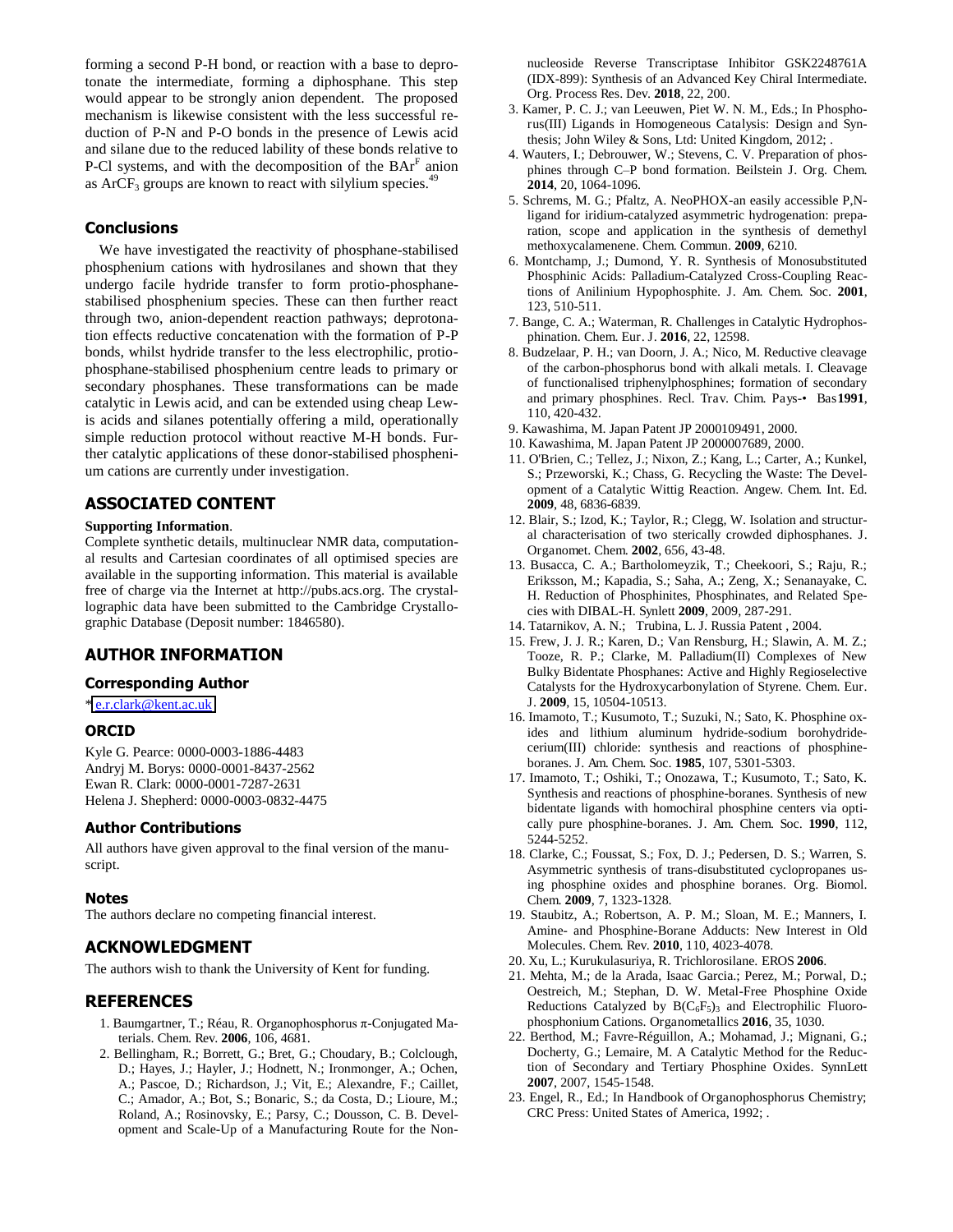- 24. Buonomo, J. A.; Aldrich, C. C. Mitsunobu Reactions Catalytic in Phosphine and a Fully Catalytic System. Angew. Chem. Int. Ed. **2015**, 54, 13041-13044.
- 25. van Kalkeren, H. A.; Leenders, S. H.; Rianne, H. C.; Rutjes, F. P.; van Delft, F. L. In Situ Phosphine Oxide Reduction: A Catalytic Appel Reaction. Chem. Eur. J. **2011**, 17, 11290-11295.
- 26. Krenske, E. H. Theoretical Investigation of the Mechanisms and Stereoselectivities of Reductions of Acyclic Phosphine Oxides and Sulfides by Chlorosilanes. J. Org. Chem. **2012**, 77, 3969.
- 27. Demchuk, O. M.; Jasiński Radomir; Micha, P. K. New Insights into the Mechanism of Reduction of Tertiary Phosphine Oxides by Means of Phenylsilane. Heteroatom Chem. **2015**, 26, 441- 448.
- 28. Pilard, J.; Baba, G.; Gaumont, A.; Denis, J. Reduction of Phosphine Oxides, A Mild and Practical Synthesis of Secondary P-Ethynylphosphines. SynnLett **2000**, 1995, 1168-1170.
- 29. Aorđević, N.; Ganguly, R.; Petković, M.; Vidović, D. E–H (E = B, Si, C) Bond Activation by Tuning Structural and Electronic Properties of Phosphenium Cations. Inorg. Chem. **2017**, 56, 14671.
- 30. Chitnis, S. S.; Felix, K.; Stephan, D. W. Catalytic Hydrodefluorination of C−F Bonds by an Air-Stable PIII Lewis Acid. Chem. Eur. J. **2018**, 24, 6543-6546.
- 31. Burford, N.; Ragogna, P. J.; McDonald, R.; Ferguson, M. J. Phosphine Coordination Complexes of the Diphenylphosphenium Cation: A Versatile Synthetic Methodology for P-P Bond Formation. J. Am. Chem. Soc. **2003**, 125, 14404.
- 32. Clark, E. R.; Borys, A. M.; Pearce, K. Donor-substituted phosphanes - surprisingly weak Lewis donors for phosphenium cation stabilisation. Dalton Trans. **2016**, 45, 16125.
- 33. Canac, Y.; Maaliki, C.; Abdellah, I.; Chauvin, R. Carbeniophosphanes and their carbon  $\rightarrow$ phosphorus $\rightarrow$ metal ternary complexes. New J. Chem. **2012**, 36, 17.
- 34. Bezpalko, M. W.; Poitras, A. M.; Foxman, B. M.; Thomas, C. M. Cobalt N-Heterocyclic Phosphenium Complexes Stabilized by a Chelating Framework: Synthesis and Redox Properties. Inorg. Chem. **2017**, 56, 503.
- 35. Slattery, J. M.; Hussein, S. How Lewis acidic is your cation? Putting phosphenium ions on the fluoride ion affinity scale. Dalton Trans. **2012**, 41, 1808-1815.
- 36. Burck, S.; Forster, D.; Gudat, D. Phosphorus-carbon bond formation catalysed by electrophilic N-heterocyclic phosphines. - Chem. Commun. **2006**, 2810.
- 37. Adams, M. R.; Tien Chieh-Hung; Huchenski, B. S.; Ferguson, M. J.; Speed, A. W. Diazaphospholene Precatalysts for Imine and Conjugate Reductions. Angew. Chem. Int. Ed. **2017**, 56, 6268-6271.
- 38. Rao, B.; Chong, C. C.; Kinjo, R. Metal-Free Regio- and Chemoselective Hydroboration of Pyridines Catalyzed by 1,3,2-Diazaphosphenium Triflate. J. Am. Chem. Soc. **2018**, 140, 652.
- 39. Burford, N.; Cameron, T. S.; Ragogna, P. J.; Ocando-Mavarez, E.; Gee, M.; McDonald, R.; Wasylishen, R. E. Phosphine Ligand Exchange at a Phosphine Lewis Acceptor: The First Structural Characterization of Homoleptic Phosphinophosphonium Salts. J. Am. Chem. Soc. **2001**, 123, 7947-7948.
- 40. Ammer, J.; Nolte, C.; Mayr, H. Free Energy Relationships for Reactions of Substituted Benzhydrylium Ions: From Enthalpy over Entropy to Diffusion Control. J. Am. Chem. Soc. **2012**, 134, 13902.
- 41. Markus, H.; Schappele, L. H.; Lang-Wittkowski Gabriele; Herbert, M.; Ofial, A. R. Towards a Comprehensive Hydride Donor Ability Scale. Chem. Eur. J. **2013**, 19, 249-263.
- 42. Minegishi, S.; Mayr, H. How Constant Are Ritchie's "Constant Selectivity Relationships"? A General Reactivity Scale for n-, ヾ-, and j-Nucleophiles. J. Am. Chem. Soc. **2003**, 125, 286.
- 43. Burford, N.; Dyker, A. C.; Decken, A. Facile Synthetic Methods for the Diversification of Catena-Polyphosphorus Cations. Angew. Chem. Int. Ed. **2005**, 44, 2364-2367.
- 44. Dobrovetsky, R.; Takeuchi, K.; Stephan, D. W. Metal-free Lewis acid mediated dehydrocoupling of phosphines and concurrent hydrogenation. Chem. Commun. **2015**, 51, 2396.
- 45. Valerio, F.; Ingleson, M. J. Expanding Water/Base Tolerant Frustrated Lewis Pair Chemistry to Alkylamines Enables Broad Scope Reductive Aminations. Chem. Eur. J. **2017**, 23, 2217- 2224.
- 46. Goldwhite, H.; Kaminski, J.; Millhauser, G.; Ortiz, J.; Vargas, M.; Vertal, L.; Lappert, M. F.; Smith, S. J. Phosphorus−phosphorus single or double bond formation from PCl<sub>3−n</sub>R<sub>n</sub>  $(n = 1 \text{ or } 2)$  and a bis-imidazolidine reducing agent. J. Organomet. Chem. **1986**, 310, 21-25.
- 47. Parks, D. J.; Blackwell, J. M.; Piers, W. E. Studies on the Mechanism of  $B(C_6F_5)_3$ -Catalyzed Hydrosilation of Carbonyl Functions. J. Org. Chem. **2000**, 65, 3090.
- 48. Rendler, S.; Oestreich, M. Conclusive Evidence for an  $S<sub>N</sub>2-Si$ Mechanism in the  $B(C_6F_5)_3$ -Catalyzed Hydrosilylation of Carbonyl Compounds: Implications for the Related Hydrogenation. Angew. Chem. Int. Ed. **2008**, 47, 5997-6000.
- 49. Scott, V. J.; Çelenligil-Çetin, R.; Ozerov, O. V. Room-Temperature Catalytic Hydrodefluorination of  $C(sp^3)$ -F Bonds . J. Am. Chem. Soc. **2005**, 127, 2852-2853.